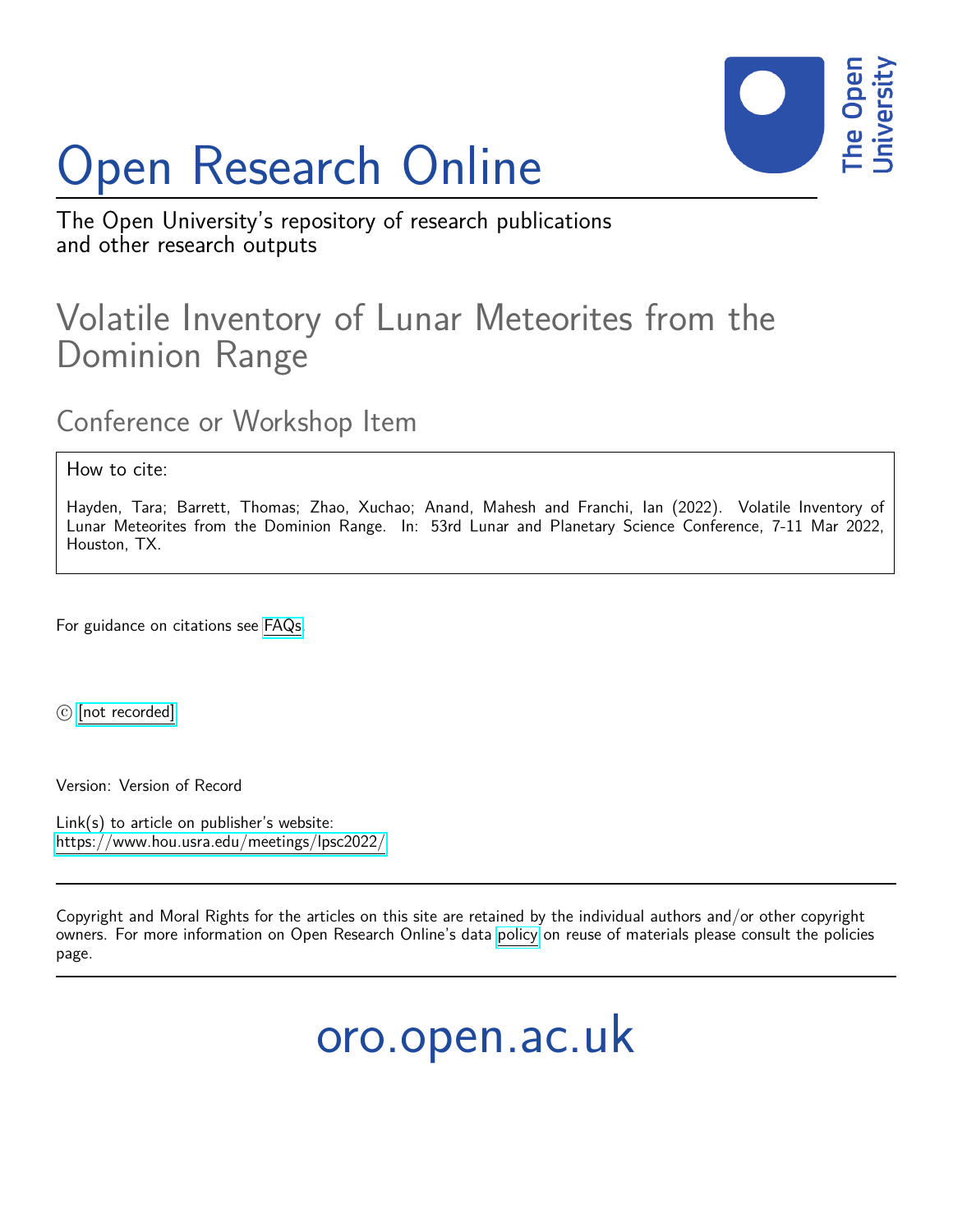**VOLATILE INVENTORY OF LUNAR METEORITES FROM THE DOMINION RANGE.** T. S. Hayden<sup>1</sup>, T. J. Barrett<sup>1</sup>, X. Zhao<sup>1</sup>, M. Anand<sup>1,2</sup>, I. A. Franchi<sup>1</sup> School of Physical Sciences, The Open University, Walton Hall, Milton Keynes MK7 6AA, UK (Email: tara.hayden@open.ac.uk), <sup>2</sup>Department of Earth Sciences, The Natural History Museum, London, SW7 5BD, UK.

**Introduction:** Lunar samples returned by various missions have significantly expanded our knowledge of the lunar geological history. These samples, however, are from an area that represents  $\sim$  5 % of the lunar surface [1]. Upcoming sample return missions aim to collect material from previously unsampled regions of the Moon (e.g., Artemis and Chang'e 6). Until these samples are available, lunar meteorites potentially provide a more diverse and less biased sampling of the Moon. Lunar meteorites also provide insights into the distribution and abundance of volatile species (e.g., H, Cl), and a snapshot of the Moon's evolution by sampling some of the oldest material (e.g., cryptomare basalts) [2].

The Ca-phosphate mineral apatite is the primary volatile bearing phase in lunar samples and is ubiquitous in all lithologies except the ferroan anorthosites (FAN) [3]. The endurance of apatite through impact processing and thermal weathering during formation of lunar breccias [4] (apatite grains being present within lithic clasts or as isolated grains in the matrix) has broadened the sample set for analysis of lunar volatiles.

Lunar basaltic breccias Dominion Range (DOM) 18262 and 18666 were found in 2018 by the ANSMET program [5–6]. It has been suggested that the DOM pairing group (of which 18262 and 18666 are a part) has textural similarities to Meteorite Hills (MET) 01210 [7], one of the YAMM group of lunar meteorites — also including Yamato (Y)-793169, Asuka (A)-881757, and Miller Range (MIL) 05035 [8]. The YAMM group are thought to sample an ancient basalt flow [8–9], and to date volatile data has only been collected on one sample (MIL 05035) [10–13]. Assuming DOM 18262 and 18666 are paired with the YAMM group [14], analysis of their volatiles will provide greater context on processes taking place within and on the Moon at the time of their eruption (3.8–3.9 Ga) [8]. This can be compared to other ancient basalts (e.g., Kalahari 009) [2] to better constrain volatile evolution in the Moon's early history. Here we report on stable isotope analysis of Cl and H in DOM 18262 and DOM 18666 and assess their pairing relationship with the YAMM group.

**Methods:** Cl and H isotopic compositions and abundances were measured using the CAMECA NanoSIMS 50L at The Open University (OU), following modified protocols [9, 15–16]. Negative secondary ions of <sup>13</sup>C, <sup>18</sup>O, <sup>35</sup>Cl, <sup>37</sup>Cl, and <sup>40</sup>Ca<sup>19</sup>F were acquired simultaneously on electron multipliers in

imaging mode. Negative secondary ions of  ${}^{13}C$ ,  ${}^{1}H$ ,  ${}^{2}H$ , and <sup>18</sup>O were collected in spot mode over Cl pits.

**Results:** The  $\delta^{37}$ Cl values for apatite in DOM 18262  $(-1.0 \text{ to } +26.0 \text{ %})$  and 18666  $(+5.5 \text{ to } +19.6 \text{ %})$ ; Fig. 1) [17] are similar to Apollo 11 high-Ti, Apollo 12 low-Ti [10–11, 18–19], and Apollo 14 high-Al basalts [20]. The lightest  $\delta^{37}Cl$  (~ - 1 to + 1 ‰) is comparable to MIL 05035 ( $\delta^{37}$ Cl down to − 4 ‰) [11]. Apatite in DOM 18262 and DOM 18666 display a range in Cl abundance from  $< 20$  ppm to  $\sim 3.65$  wt. % [17].

The  $\delta$ D values for apatite in DOM 18262 ( $\sim$  -830 to  $-660\%$ ) and 18666 ( $\sim$  -30 to +340 ‰; Fig. 2) [17] are comparable to Apollo 15 QMDs  $(-750 \text{ to } -600 \text{ %})$ [20] and low-Ti basalt apatite and melt inclusions (− 600 to + 1440 ‰) [10–12, 21–26]. Apatite in DOM 18666 have higher  $H_2O$  abundances ( $\sim 1210-3790$  ppm) than in DOM 18262 (~ 250–300 ppm) [17].



*Fig. 1: δ <sup>37</sup>Cl (‰) vs. Cl (ppm) of DOM 18262 and 18666 apatite compared to literature [10–11, 13, 18, 20, 27–28]* 



*Fig. 2: δD (‰) vs. H2O (ppm) of apatite in DOM 18262 and 18666 compared with literature [11, 21-22, 27-29]* 

**Discussion:** The  $\delta^{37}$ Cl and  $\delta$ D values of MIL 05035  $(-4.0 \text{ to } + 7.8 \text{ %} \text{ and } + 90 \text{ to } + 570 \text{ %} \text{, respectively})$ [10–13]) are comparable to the low-Ti basaltic clasts